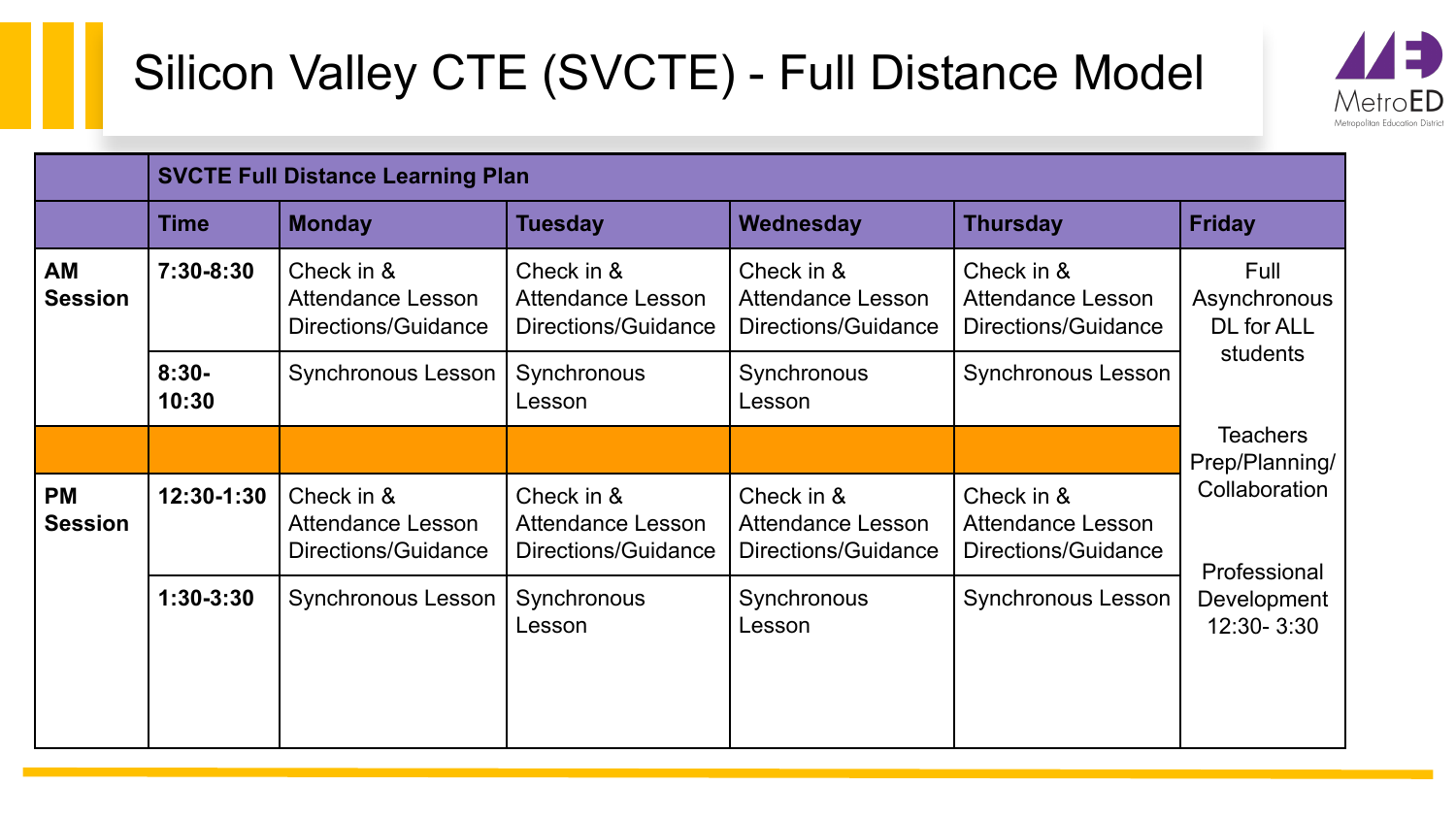### Silicon Valley Adult Education (SVAE) - Full Distance Learning Model

|                      | <b>SVAE Full Distance Learning Model</b> |                                                        |                                                        |                                                |                                                        |                                                        |  |  |
|----------------------|------------------------------------------|--------------------------------------------------------|--------------------------------------------------------|------------------------------------------------|--------------------------------------------------------|--------------------------------------------------------|--|--|
| <b>AM</b><br>Program | <b>Time</b>                              | <b>Monday</b>                                          | <b>Tuesday</b>                                         | <b>Wednesday</b>                               | <b>Thursday</b>                                        | <b>Friday</b>                                          |  |  |
|                      | 8:30-9:30                                | Check in &<br>Attendance Lesson<br>Directions/Guidance | Check in &<br>Attendance Lesson<br>Directions/Guidance | Full<br>Asynchronous<br>DL for ALL<br>students | Check in &<br>Attendance Lesson<br>Directions/Guidance | Check in &<br>Attendance Lesson<br>Directions/Guidance |  |  |
|                      | $9:30 - 11:30$                           | Synchronous Lesson                                     | Synchronous<br>Lesson                                  | <b>Teachers</b>                                | Synchronous<br>Lesson                                  | Synchronous Lesson                                     |  |  |
|                      |                                          |                                                        |                                                        | Prep/Planning/<br>Collaboration                |                                                        |                                                        |  |  |
| <b>PM</b><br>Program | $6:00 - 7:00$                            | Check in &<br>Attendance Lesson<br>Directions/Guidance | Check in &<br>Attendance Lesson<br>Directions/Guidance | Professional<br>Development                    | Check in &<br>Attendance Lesson<br>Directions/Guidance | Asynchronous<br>Lessons                                |  |  |
|                      | 7:00-9:00                                | Synchronous Lesson                                     | Synchronous<br>Lesson                                  | $8:30 - 11:30$                                 | Synchronous<br>Lesson                                  |                                                        |  |  |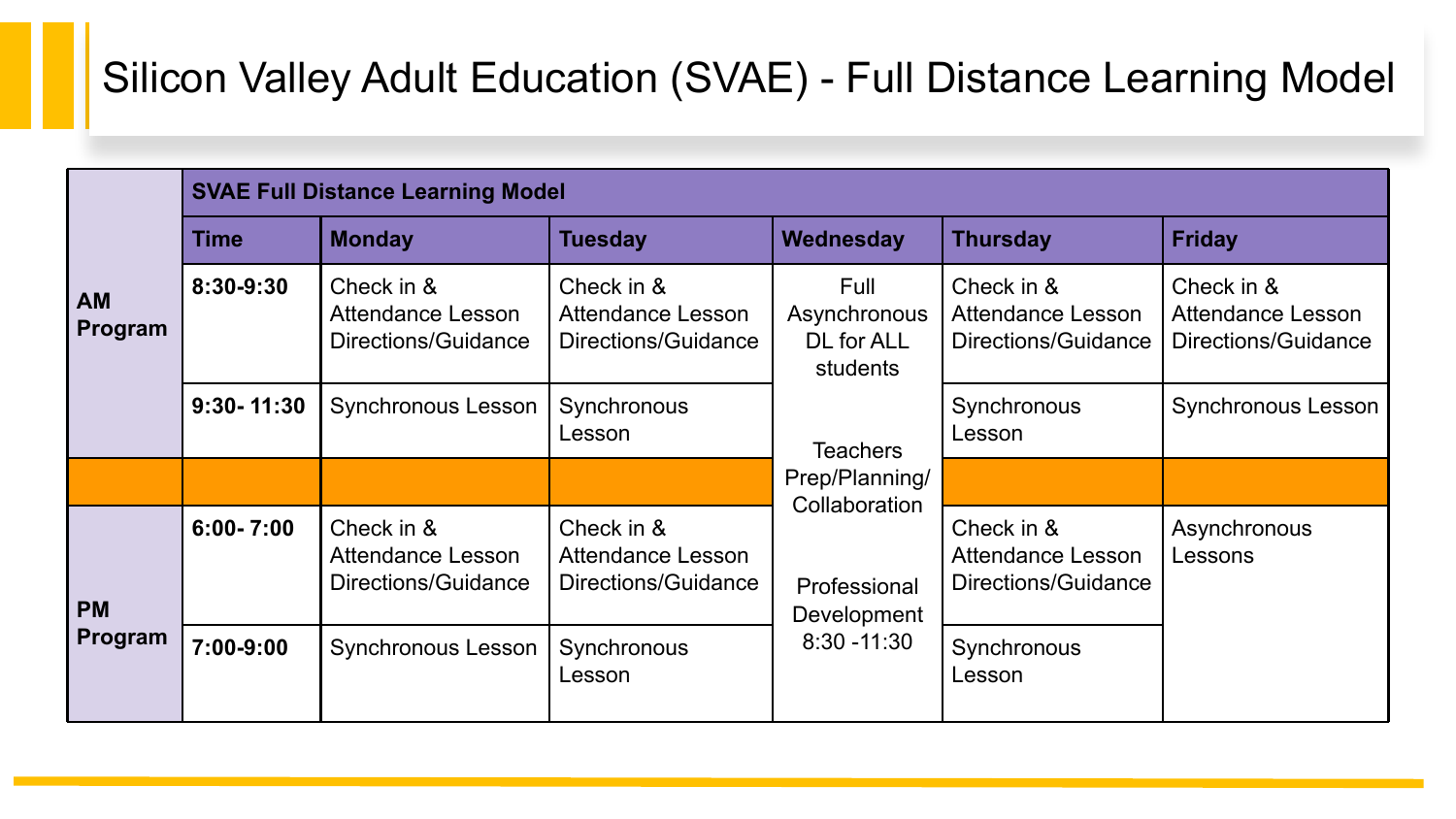## Silicon Valley CTE (SVCTE) Hybrid Model



| <b>Time</b>       | <b>Monday</b>                                                                             | <b>Tuesday</b>                                                               | Wednesday                                                                   | <b>Thursday</b>                                                                    | <b>Friday</b>                                                                                                                                                                          |
|-------------------|-------------------------------------------------------------------------------------------|------------------------------------------------------------------------------|-----------------------------------------------------------------------------|------------------------------------------------------------------------------------|----------------------------------------------------------------------------------------------------------------------------------------------------------------------------------------|
| 7:30 am- 10:00 am | <b>SCUSD,</b><br><b>ESUHSD</b><br><b>ORANGE</b><br><b>In Person</b><br><b>Instruction</b> | <b>CUHSD, LG,</b><br><b>Charter, MUSD</b><br>In Person<br><b>Instruction</b> | <b>ESUHSD</b><br><b>PURPLE</b><br>In Person<br><b>Instruction</b>           | <b>SJUSD</b><br>In Person<br><b>Instruction</b><br>receiving In Person Instruction | <b>All Districts Synchronous/</b><br><b>Asynchronous, Teacher</b><br><b>Preparation/Professional</b><br><b>Development</b><br><b>Asynchronous Lesson Delivery for All Students not</b> |
| 12:30 pm-3:30 pm  | <b>SCUSD,</b><br><b>ESUHSD</b><br><b>ORANGE</b><br><b>In Person</b><br><b>Instruction</b> | CUHSD, LG,<br><b>Charter, MUSD</b><br>In Person<br><b>Instruction</b>        | SCUSD,<br><b>ESUHSD</b><br><b>PURPLE</b><br>In Person<br><b>Instruction</b> | <b>SJUSD</b><br>In Person<br><b>Instruction</b>                                    | <b>All Districts</b><br>Synchronous/Asynchronous,<br><b>Teacher</b><br><b>Preparation/Professional</b><br><b>Development</b>                                                           |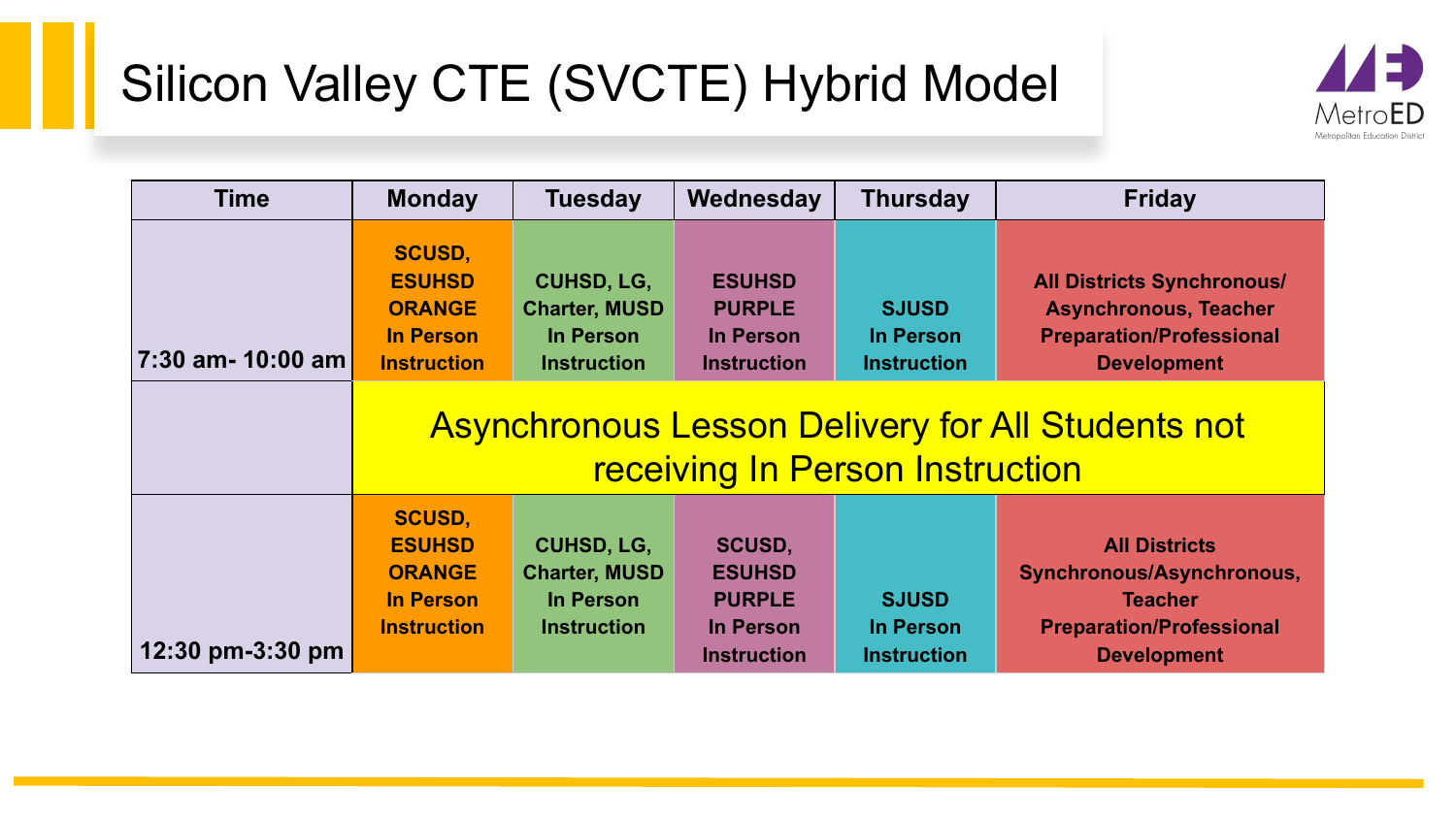

| <b>AM Program</b>         | <b>Monday</b>                 | <b>Tuesday</b>                | <b>Wednesday</b>                                       | Thursday                  | Friday              |
|---------------------------|-------------------------------|-------------------------------|--------------------------------------------------------|---------------------------|---------------------|
| <b>DAY COHORT</b>         |                               |                               |                                                        |                           |                     |
| 1 8:30-11:30<br><b>AM</b> | In-Person<br><b>Classroom</b> | In-Person<br><b>Classroom</b> | Asynchronous Asynchronous<br>Lesson<br><b>Delivery</b> | Lesson<br><b>Delivery</b> | Professional        |
|                           | <b>Instruction</b>            | <b>Instruction</b>            |                                                        |                           | Development,        |
| <b>DAY COHORT</b>         |                               |                               |                                                        |                           | <b>Teacher</b>      |
| 2 8:30-11:30              |                               |                               |                                                        |                           | Preparation,        |
| <b>AM</b>                 | Asynchronous Asynchronous     |                               |                                                        |                           | <b>Office Hours</b> |
|                           | Lesson                        | Lesson                        |                                                        |                           |                     |
|                           | <b>Delivery</b>               | Delivery                      | In Person                                              | In Person                 |                     |
|                           |                               |                               | <b>Classroom</b>                                       | <b>Classroom</b>          |                     |
|                           |                               |                               | Instruction                                            | <b>Instruction</b>        |                     |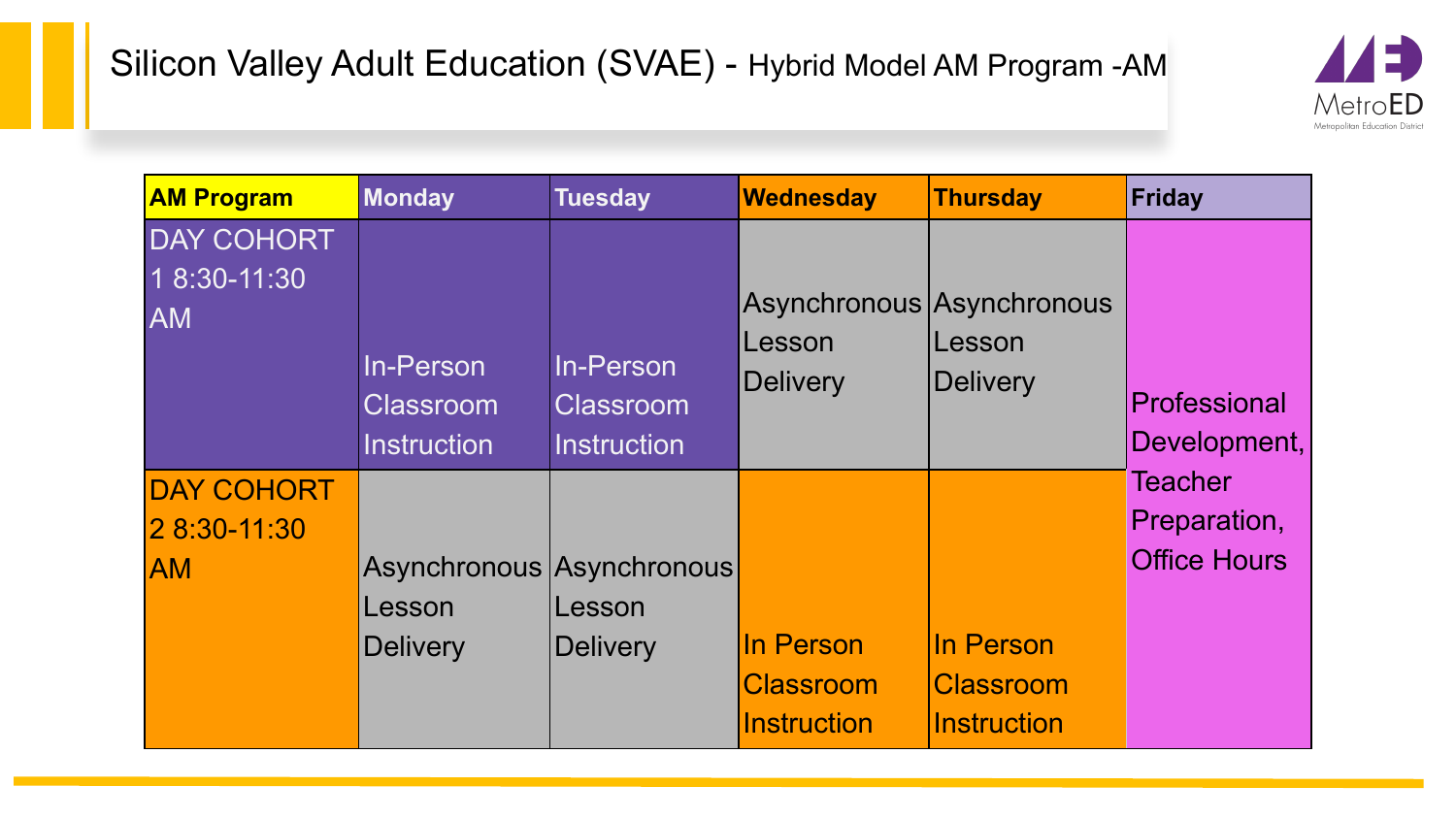### Silicon Valley Adult Education (SVAE) - Hybrid Model PM Program

| <b>PM Program</b>                                             | <b>Monday</b>                                | <b>Tuesday</b>                               | <b>Wednesday</b>                                                           | <b>Thursday</b>                                                            |
|---------------------------------------------------------------|----------------------------------------------|----------------------------------------------|----------------------------------------------------------------------------|----------------------------------------------------------------------------|
| 6:00-7:00 PM<br><b>COHORT Purple</b>                          | <b>Teach Prep</b>                            | <b>Teacher Prep</b>                          | Asynchronous<br>Lesson<br><b>Delivery</b>                                  | Asynchronous<br>Lesson<br><b>Delivery</b>                                  |
| 7:00 - 9:00 PM                                                | In Person<br>Classroom<br><b>Instruction</b> | In Person<br>Classroom<br><b>Instruction</b> | Asynchronous<br>Lesson<br><b>Delivery</b>                                  | Asynchronous<br>Lesson<br><b>Delivery</b>                                  |
| $6:00 - 7:00$ PM<br><b>COHORT</b><br>Orange<br>7:00 - 9:00 PM | Asynchronous<br>Lesson<br><b>Delivery</b>    | Asynchronous<br>Lesson<br><b>Delivery</b>    | <b>Teacher Prep</b><br>In Person<br><b>Classroom</b><br><b>Instruction</b> | <b>Teacher Prep</b><br>In Person<br><b>Classroom</b><br><b>Instruction</b> |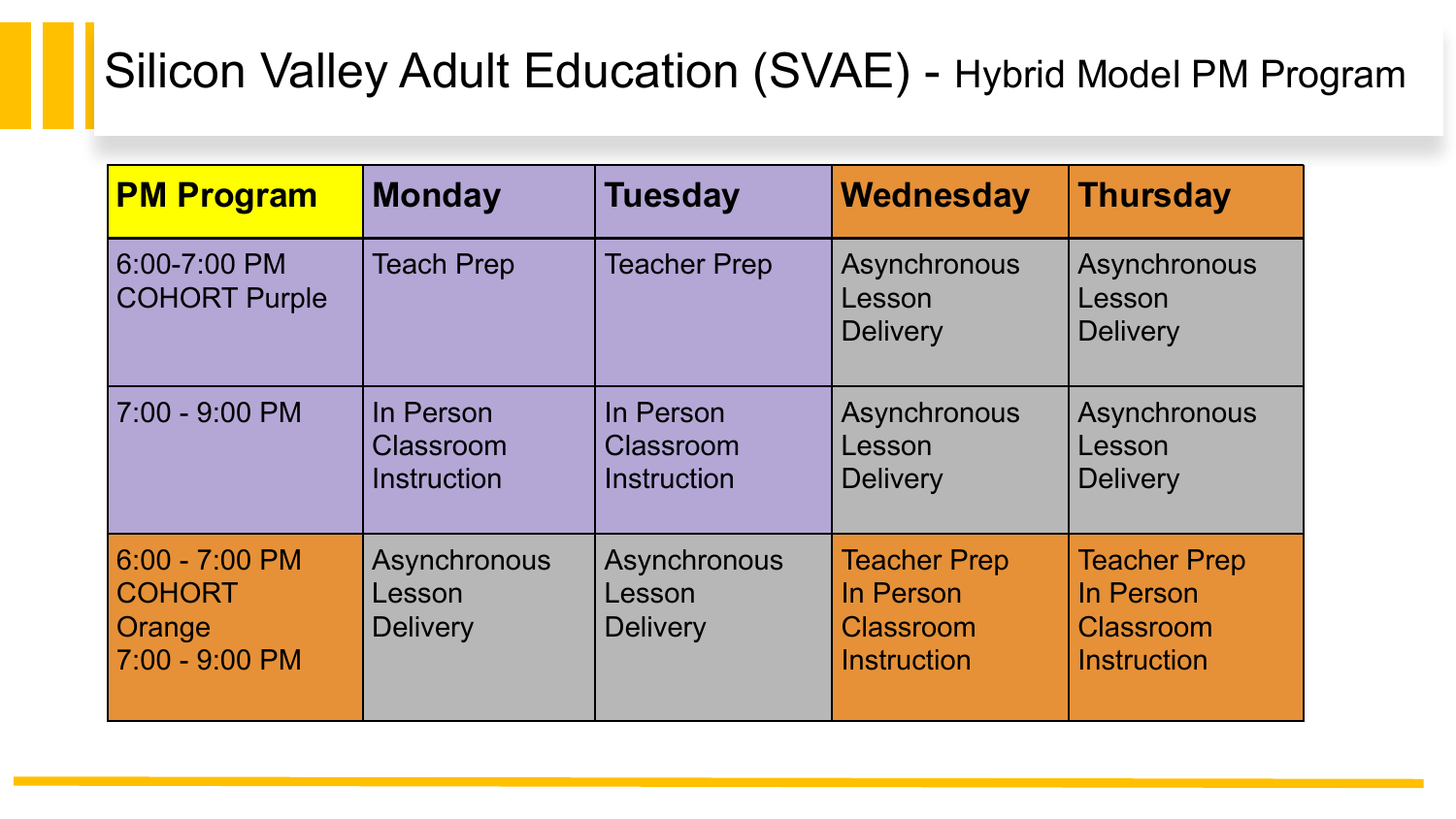## State Guidelines and Assembly Bill 98

- **Statendance**<br>■ Document daily student participation<br>■ Document daily student participation
	- Offer a full year (180 days) of instruction
	- Communicate with parents for students not participating

### **Distance Learning**

- Establish procedures to re-engage students who are absent for more than 60%of instruction per week and provide live instruction
- Provide standard aligned content and instruction
- All students have access to a computer and internet

### **Support Plan**

● Develop a Learning Continuity and Attendance plan describing how to respond to the impact of Coronavirus on in-school and distance learning, learning loss and students' mental health

 $MetroFD$ Metropolitan Education District

● Provide support for ELs, students with disability, SED students who have fallen behind in their academic progress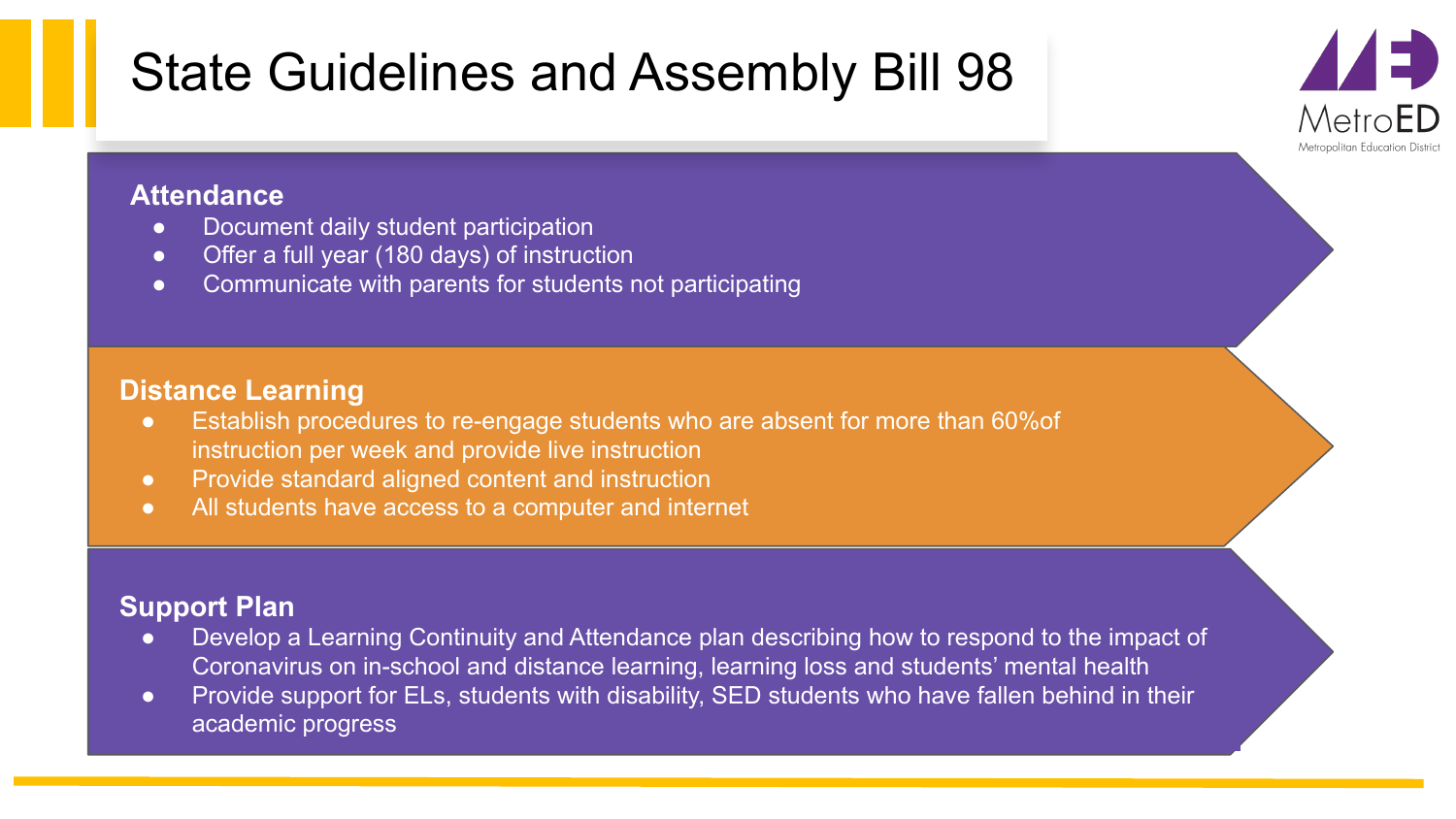# Closure Decisions in Consultation with Health Officers  $\Box$

- MetroED Metropolitan Education Distric
- A classroom cohort should be quarantined when a single positive case is confirmed.
- An entire school should revert to distance learning if there are positive cases among multiple cohorts or 5% of students.
- An entire district should revert to distance learning if 25% or more of its schools have been physically closed.
- After 14 days, school districts may return to in-person instruction with the approval of the local public health officer.